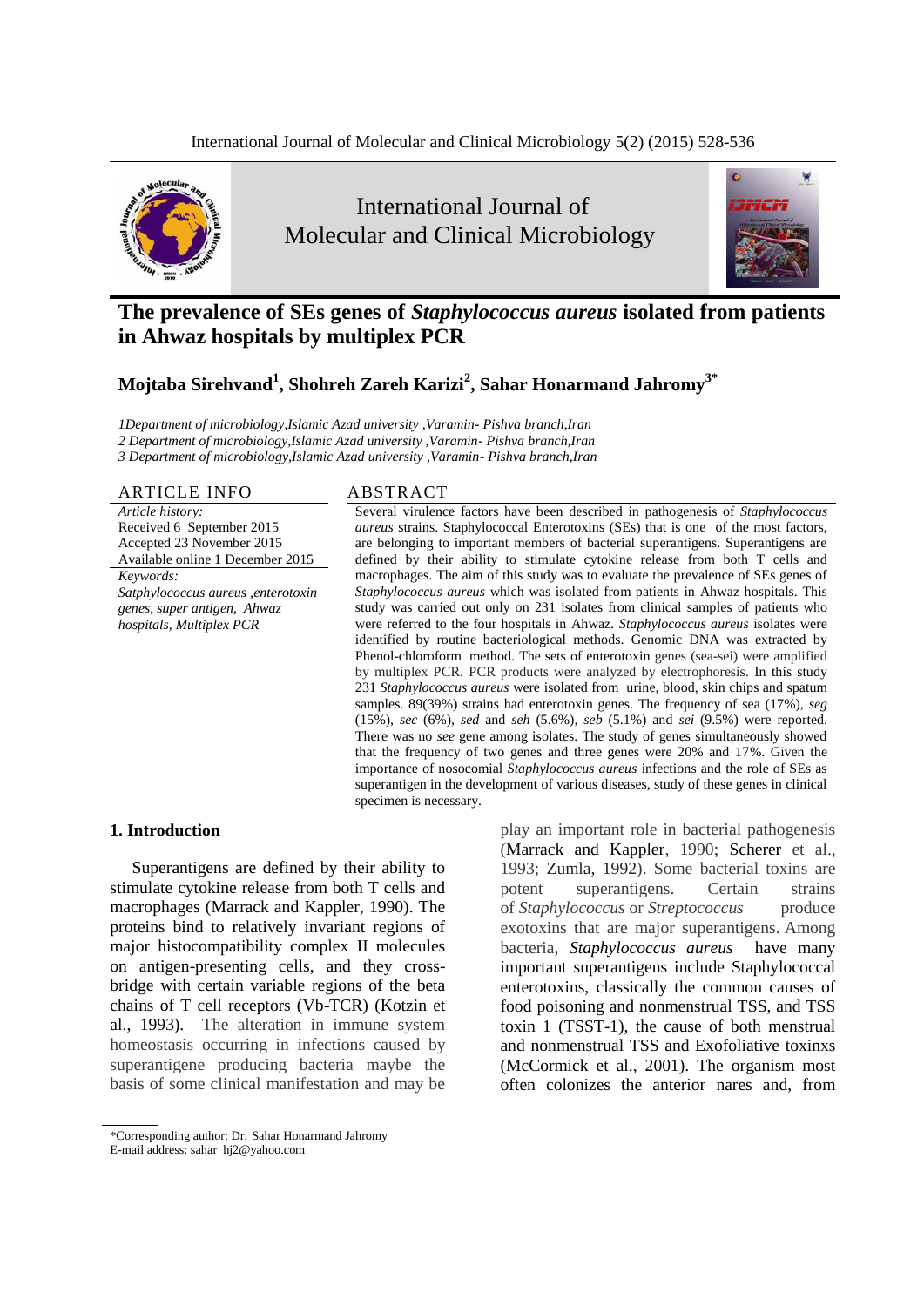there, may colonize other body surfaces, including other mucous membranes and damaged skin. *S. aureus* causes a wide variety of human illnesses, including scalded skin syndrome, toxic shock syndrome (TSS), and necrotizing pneumonia (C.D.C.P., 1999; Daum et al., 2002; Dufour et al., 2002; Kravits et al., 2005; Ladhani, 2001; McCormiK et al., 2001; Todd et al., 1978).

Several virulence factors implicated in the pathogenesis of S. aureus strains have been described previously (Kuroda et al., 2007; Normanno et al., 2007; Sandel and McKilli, 2004). Staphylococcal Enterotoxins (SEs) is one of the virulence factors that well studied. Staphylococcal enterotoxins (SEs) belong to a large family of staphylococcal and streptococcal pyrogenic exotoxins (PT), sharing common phylogenetic relationships, structure, function, and sequence homology. These toxins cause toxic shock-like syndromes and have been implicated in food poisoning and several allergic and autoimmune diseases (Balaban and Rasooly, 2000(. Enterotoxins from *S. aureus* strains can be classified into 18 serological types: A-U (except S, F and T) (Dinges et al., 2000; Holtfreter and Broker, 2005; Letertre et al., 2003; Omoe et al., 2003; Orwin et al., 2003, 2001, 2002).

Staphylococcal enterotoxin serotypes A–E (SEA–SEE) and SEG–SEQ have been well described in the literature. SEA–SEE and SEI are capable of causing vomiting and diarrhea when administered to monkeys and, thus, are correctly referred to as staphylococcal enterotoxins (McCormiK et al., 2003). The remaining staphylococcal enterotoxins either lack emetic activity (SEG, SEK, SEL, and SEQ) or have not been tested for emetic activity. According to the suggestions of a recent nomenclature committee, these superantigens are more correctly designated as staphylococcal enterotoxin–like (SEl) (SEl-G, -H, -J, -K, -L, - M, -N, - O, -P, and -Q) (Lina et al., 2004).

Staphylococcal enterotoxin genes are encoding by mobile genetic elements such as bacteriophage (*sea, see, sep*) and plasmid (*sed, sej, ser, ses, set*) or by the pathogenicity islands (SaPIs) on Staphylococcal chromosome castes (*seb, sec*, *seh, sei, sek, sel, sem*). Therefore these genes are widely horizontally transferred. SEs functions not only as potent gastrointestinal toxins but also as superantigens that stimulate

non-specific T-cell proliferation. Although these are two separate functions localized on separate domains of the proteins, there is a high correlation between these activities and in most cases a loss of superantigen activity (because of a genetic mutation) results in loss of enterotoxic activity as well (Harris et al., 1993). Given the importance of nosocomial *Staphylococcus aureus* infections and the role of Staphylococcal enterotoxin as superantigen in the development of various diseases, the Surveys to detect classical enterotoxins and enterotoxin genes in *S. aureus* from clinical samples have been conducted in some area of Iran. However, there are no published reports about presence of SEs genes in Ahwaz-Iran. Therefore, this study was conducted to investigate the presence of SEs genes of *Staphylococcus aureus* strains isolated from patients in Ahwaz hospitals.

# **2. Materials and Methods**

This descriptive study was performed on 1280 clinical samples from patients who were referred to the four hospitals in Ahwaz (Sina, Abuzar, Golestan and Aria). Samples were collected from urine, blood, skin chips and spatum of patients. After sampling, swabs were immediately transferred into 5 mL nutrient broth and incubated for 18-24 h at 37ºC*. Staphylococcus aureus* isolates were identified by by routine bacteriological methods includes colony morphology (gram positive, clusterforming cocci), positive catalase and coagulase activity, culture on Mannitol salt agar and DNase agar. All identified isolates were stored on BHI broth at -80ºC until usage.

# *2.1. DNA extraction and multiplex PCR amplification*

DNA of all *Staphylococcus aureus* isolates were extracted by [Phenol-chloroform](https://www.google.nl/url?sa=t&rct=j&q=&esrc=s&source=web&cd=1&cad=rja&uact=8&ved=0CCkQFjAA&url=http%3A%2F%2Fphysiology.med.cornell.edu%2Ffaculty%2Fmason%2Flab%2Fzumbo%2Ffiles%2FPHENOL-CHLOROFORM.pdf&ei=RN-MVfjaC-TG7AaVgYHgDw&usg=AFQjCNFgexaYrbpJQs43-lv41Ox0TyUJ2g) method, previously described (Vaez et al., 2011). The released DNA was transferred into a new Eppendorf tube and stored at -20ºC for used. The primer sets used for enterotoxin genes that were designated by gene runner software are listed in table 1. The amplification of enterotoxin genes were performed by multiplex PCR. Each PCR reaction mix (10 μL) contained 1X PCR buffer, 1 U Taq DNA polymerase, 1.5 mM MgCl2, 3pmol (3pmol forward &3pmol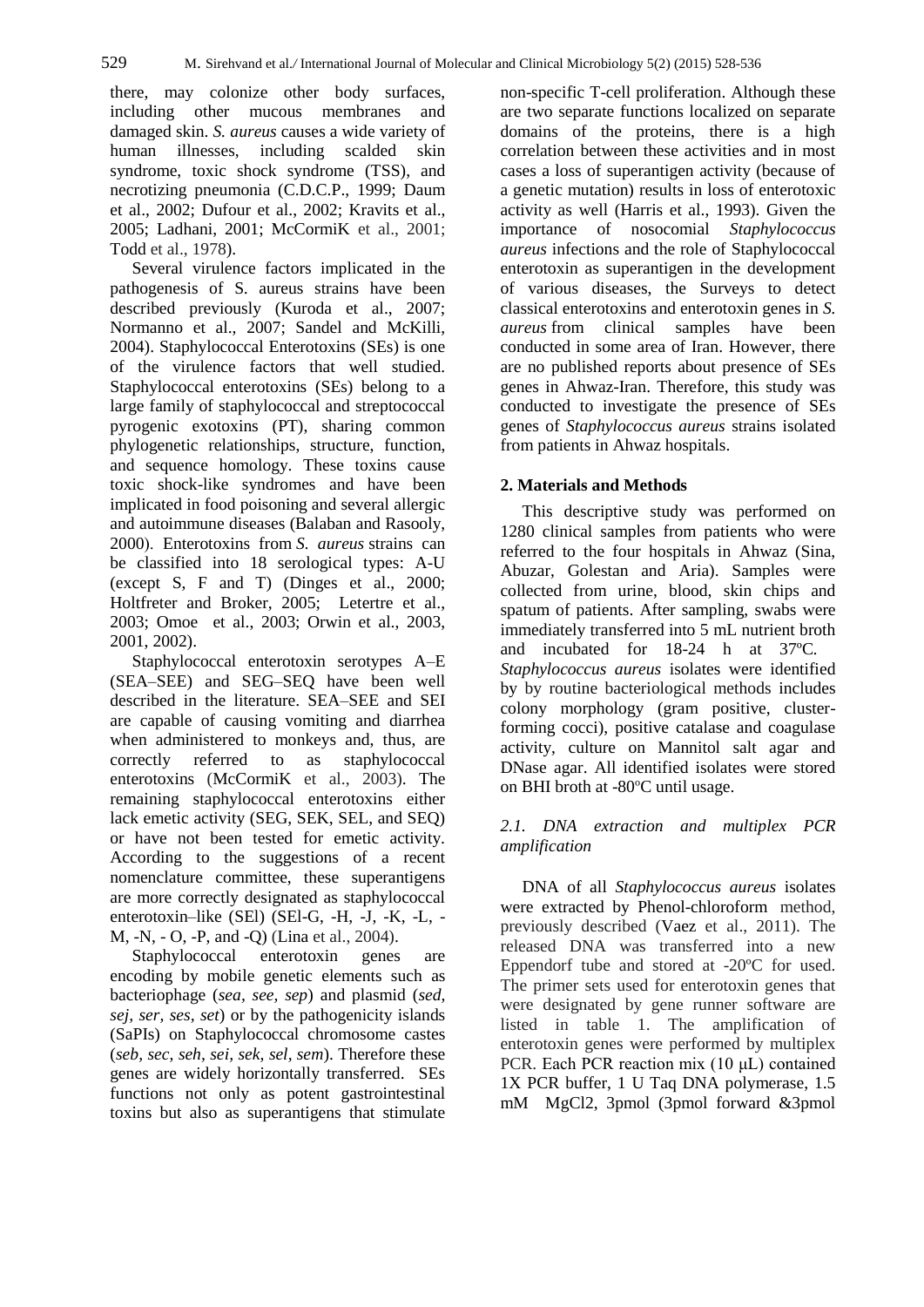reverse) of one primer (SEs genes) and two primer (SEs genes) and 0.5pmol (0.5pmol forward &0.5pmol reverse) three primer (16S rRNA gene) (table 2), 0.25 mM dNTPs and 100 ng DNA template. DNA amplification was carried out using the thermal cycler (Mastercycler personal, Eppendorf, Germany) according to the following thermal conditions: initial denaturation for 5 min at 95ºC followed by 32 cycles at 95ºC for 50s for denaturation, and Annealing at 56ºC for 50s and extension at 72ºC for 50s. Final extension was carried out at 72ºC for 10 minutes. After amplification PCR products were analyzed by electrophoresis on 1.5% agarose gel and Acrylamide12%.

### *2.2. Statistical Analysis*

A  $\chi^2$  test was used to study the correlation between the prevalence of the enterotoxin genes in different groups of *Staphylococcus aureus* isolates. Statistical analysis was done using statistical package, SPSS windows version 15. A value of P<0.05 was considered statistically significant.

#### **3. Results**

From 1280 clinical samples, 231 *Staphylococcus aureus* strains based on the results of diagnostic tests were detected. 72.3% of strains were collected from urine culture, 14.3% from blood, 6.5% skin chips and 7% from sputum. Electrophoresis analysis of all Multiplex PCR amplicons and their band size is shown in (Figures 1).

Amplifying of Enterotoxin genes by multiplex PCR showed that only (89) 39% of *Staphylococcus aureus* isolates have enterotoxin gene. The prevalence of enterotoxin genes among Staphylococcus aureus isolated from urine, blood,skin chips and sputum samples were 38%, 44%, 29% and 38% (figure 2).There was no association between the frequency of each enterotoxin genes and clinical samples or gender of patients  $(P<0.05)$ .

The frequency of enterotoxin genes include *sea* (40) 17%, *seg* (35)15%, *sei* (22) 9.5%, *sec*, *sed* and *seh* (13) 6%, *seb* (12) 5% were reported. There was no *see* gene in all *Staphylococcus* isolates (Figure 3).

In this study, the prevalence of enterotoxin genes were analyzed simultaneously. 60% of isolates only had one enterotoxin gene but the frequency of two genes 20% and three genes 17% among the isolates were reported. In addition, isolates with four genes and five genes also were observed with a frequency of only 1%. (Figure4). The most frequent variant two combinations were *seg* with *sei* genes (8.5%). The *sea* gene was present in many two combinations. The *sec, seg, sei* gene*s*  combinationshad most frequency among three combinations variants (6%) and the *seg* gene was present in all three combinations along with other genes specially with *sei* gene (Table 3) as such as four to six combinations.

#### **4. Discussion**

*Staphylococcus aureus* produces extracellular enterotoxin proteins with low molecular weight that are similar to each other in terms of structure and biological activity but they are different as far as antigen characteristics are concerned. These toxins belongs to a large pyrogenic toxins family including classical SEs (SEA through SEE) newly (SEG, SEH, SEI, SEJ, SER, SES, SET) and SE like toxins (SelK, SelL, SelM, SelN, SelO, SelP, SelQ, SelU) (Atanassova et al., 2001; Argudín et al., 2010; Thomas et al., 2006). The pyrogenic toxins like *Staphylococcal* TSST-1 and enterotoxins act as superantigens that have ability to stimulate large populations of T cells (~20–30%) leading to the production of a cytokine bolus (Balaban and Rasooly, 2000; Choi et al., 1989). our results showed that only 39% of *Staphylococcus aureus* clinical isolates had enterotoxin genes but results from different reports have shown the high incidence of enterotoxin genes among food-borne *Staphylococcus aureus* isolates (Argudín et al., 2010). Our results are relatively similar to Fooladi et al in 2007 study that the prevalence of SEs genes in clinical sample 45% have been reported (Imanifooladi et al., 2007). Nowroozi et al in 2012 showed that the prevalence of SEs genes was 57.14%i clinical samples (Nowroozi et al., 2012). The frequency of SEs genes among *S. aureus* isolates in our region was lower than other studies performed in various regions. In a study by Kamarehei in Gorgan, among the 170 isolates of *S. aureus*, 60.6% and 27.1% contained *sea* and *seb* genes,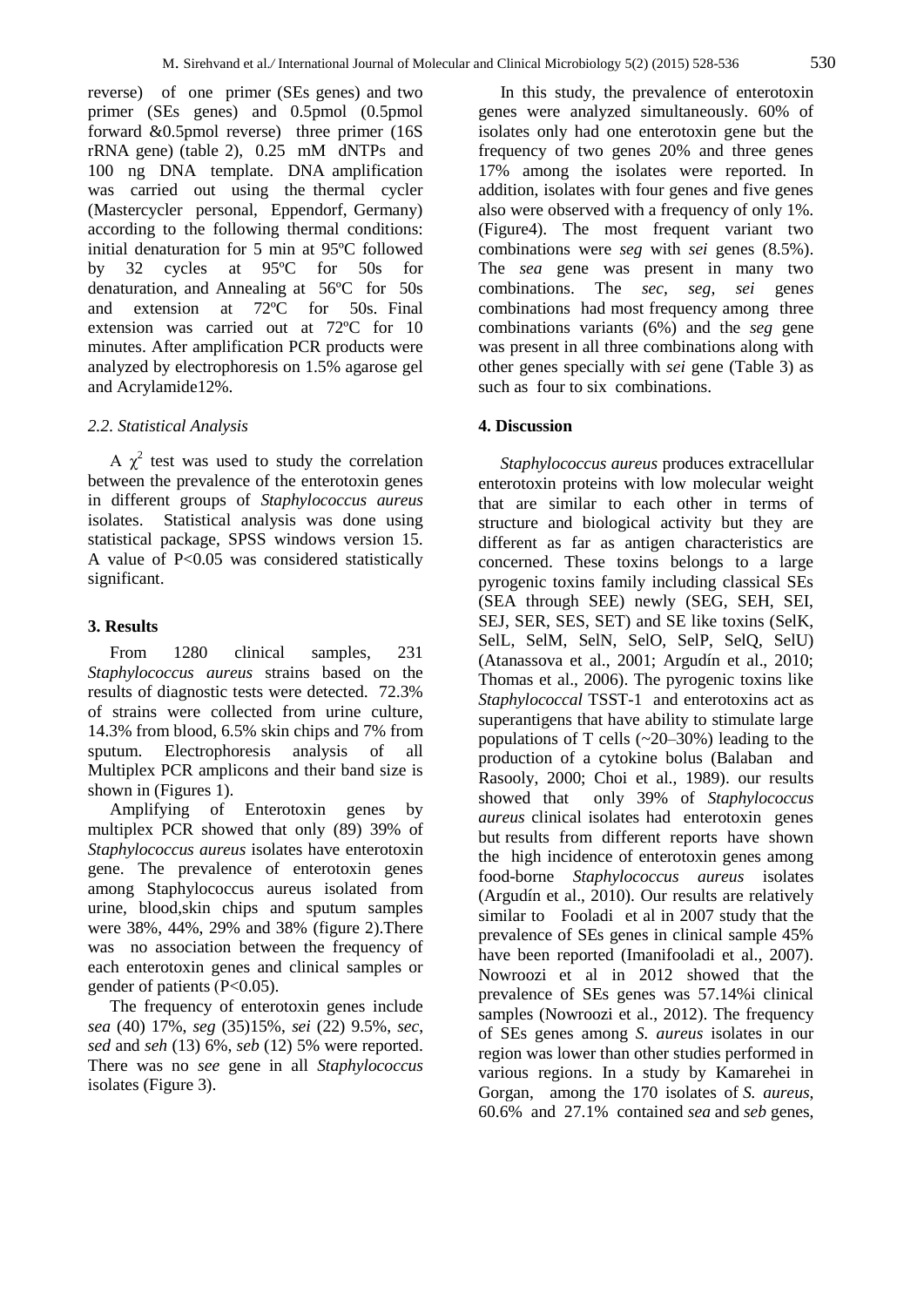respectively that was higher than our study (Kamarehei et al., 2013). This variation may be related to the different epidemiological factors such as region, type of strain, type of specimen and the patients.

Klots et al in a study in 2003 have been reported the prevalence of SEs genes 47.31% in clinical samples (Klotz et al., 2003). In a stuy by Adwan et al in 2013 the prevalence of SEs genes 33% have been reported (Adwan et al., 2013). The most common Staphylococcal enterotoxins are SEA and SEB (Klotz et al., 2003). SEA is the most common toxin in *Staphylococcus*related food poisoning. SEB, while it is associated with food poisoning, has been studied for potential use as an inhaled bioweapon (Ler et al., 2006).

Among the genes examined, the frequency of *sea* gene 17%, *seb* 5%, *sec* 6%, *sed* 6.5% , *seg*  15%, *seh* 6.5% and *sei* gene 9.5% were reported. Our results are relatively similar to a study by Nowroozi et al in 2012 that the prevalence of *sea* gene 20% and *sed* gene 5% have been reported (Nowroozi et al., 2012). Saboui et al showed that in Iranian patients in Referral Children's Hospital the prevalence of *sec* gene is 3% and *sed* gene is 4.5% (Sabouni et al., 2014). In a study by Ataee in 2011 the prevalence of *seb* gene 5% have been reported (Ataee et al., 2011). Ran Peck et al reported the prevalence of *sea* gene 21.4%, *seb* gene 5.8%, *sed* gene 2.9% and *seh* gene 7.2% in blood samples of Korean patients and in nasal clinical sample *sec* gene 2.1% has been reported (Peck et al., 2008). In a study by Adwan et al in 2013 in Palestine the prevalence of *seg* gene 22.2%, *seh* gene 12.3%, *sei* gene 8.6% has been reported (Adwan et al., 2013) and in Thailand, one study reported that the prevalence of *sec* and *sed* were 7% and 5% that are similar to our results (Indrawattana et al., 2013). SEG, SEH, and SEI are not as well studied as the others, but were associated with one of the food poisoning outbreaks in Taiwan (Chen et al., 2004). SEH has been also identified as one of the causes of massive food poisoning associated with the reconstituted milk consumption in Osaka, Japan in 2000 (Ikeda et al., 2005). Previous studies demonstrated that SEA, SED, and SEE proteins share 70–90% sequence homology, while only 40–60% with SEB, SEC (Al-Daccak et al., 1998; Balaban and Rasooly, 2000). In this study there was no see gene in all isolates. Our results are relatively

similar to Ran Peck study (Peck et al., 2008). Previous study have been showen that SEE has also been documented in some cases of food poisoning (Morris et al., 1972). Our results showed that the prevalence of *seg* and *sei* genes were 15% and 9.5%. It was shown that new enterotoxin genes mainly *seg*, *sei*, *sek* and *seq* were found in isolates from patients rather than strains from food samples and food poisoning (Zhang et al., 2011). Also clinical *Staphylococcus aureus* strains involved in staphylococcal toxic shock syndrome and scarlet fever without producing classical SE's or toxic shock syndrome toxin 1, leading to the suggestion that SEG or SEI toxins caused these diseases (Jarraud et al., 1999). The Products of *seg, seh* and *sei* genes showed emetic activity with animal model (Harris et al., 1993), but it is not yet clear if *seg* and *sei* genes are responsible for food poisoning in humans. Among the isolates some of them (20%) had two genes combination and some had three genes combinations (17%). The most frequent variant two combinations were *seg* with *sei* genes (8.5%) and the *sea* gene was present in many two combinations. Also the *sec, seg, sei* gene*s*  combinations had most frequency among three combinations variants (6%). The coexistence of the *seg* and *sei* genes might be due to their chromosome location as both genes are found in atandem orientation and belong to an operon, called the enterotoxin gene cluster (*egc*), which contains five enterotoxin genes (*seg, sei*, *sem, sen* and *seo*) and two pseudogenes (u ent1 and u ent2) (Jarraud et al., 2001). In a study conducted in 2011 Vasconcelos et al showed a combination gene *seg + sei* that had toxygenic potential in strains isolated from patients with CNS (Coagulase-Negative Staphylococci) (Vasconcelos et al., 2011). In a study Ran peck et al showed high frequency of combination gene *seg + sei* in Korean pateints (Peck et al., 2008). The results showed that *seg* and *sei* genes almost are more substances.

# **Conclusion**

Given the importance of nosocomial *Staphylococcus aureus* infections and the role of SEs as superantigen in the development of various diseases, study of these genes in clinical specimen is necessary.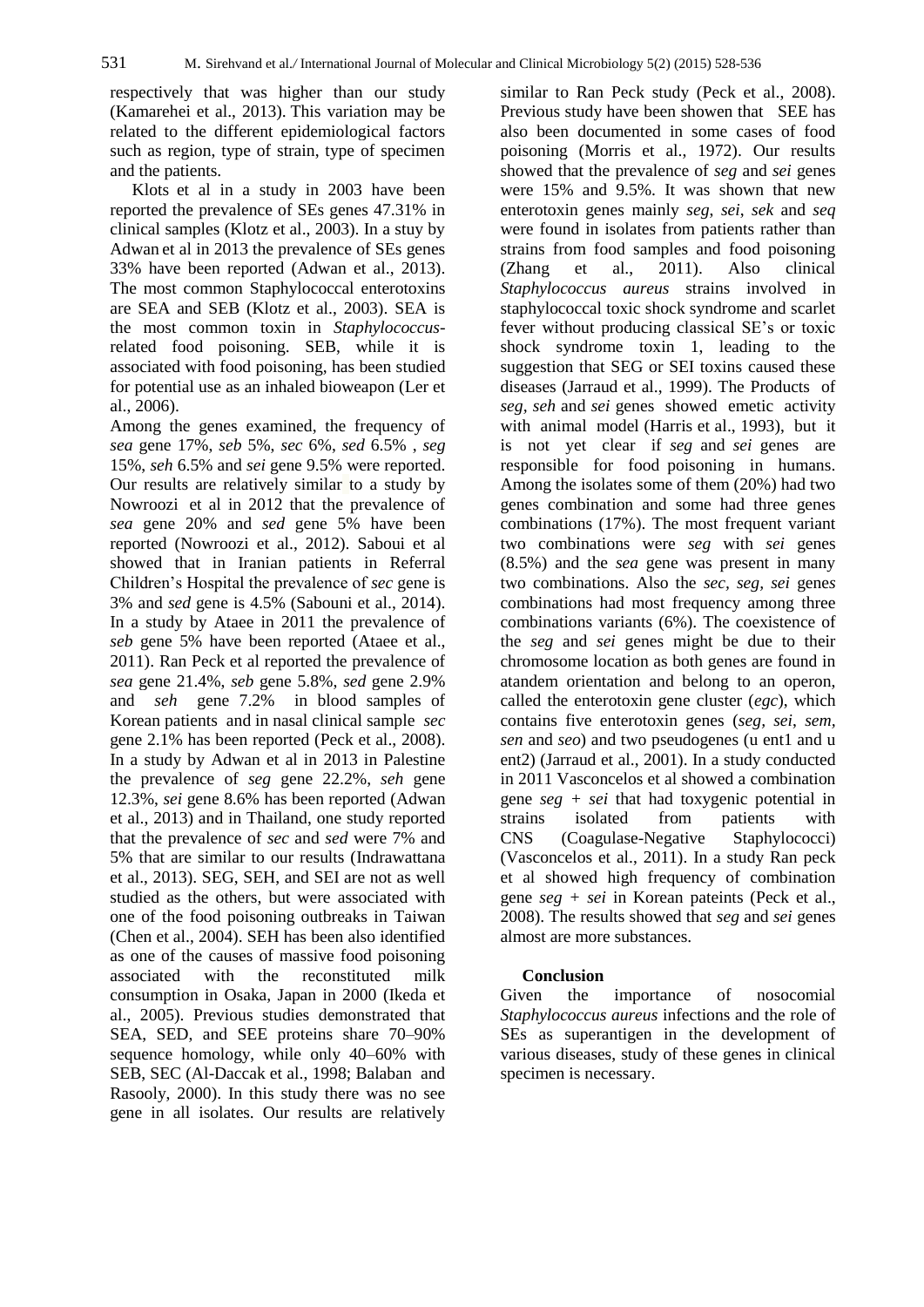| primer   | Nucleotide sequences                        | Size $(bp)$ |  |  |  |  |
|----------|---------------------------------------------|-------------|--|--|--|--|
| 16S rRNA | F:5'-GTA GGT GGC AAG CGT TAT CC-3'<br>228bp |             |  |  |  |  |
|          | R: 5'- CGC ACA TCA GCG TCA G-3'             |             |  |  |  |  |
| sea      | F:5'- TTC ATT GCC CTA ACG TTG AC-3'         | 622 bp      |  |  |  |  |
|          | R: 5'- CCG AAG GTT CTG TAG AAG TAT G-3'     |             |  |  |  |  |
| seb      | F:5'- CCT AAA CCA GAT GAG TTG CAC-3'        | 491 bp      |  |  |  |  |
|          | R: 5'- CAC CAA ATA GTG ACG AGT TAG G-3'     |             |  |  |  |  |
| sec      | F:5'- TTT TAT GTC TAG TTC TTG AGC TG-3'     | 367 bp      |  |  |  |  |
|          | R: 5'-GTC TGT AGA TAA ATT TTT GGC AC-3'     |             |  |  |  |  |
| sed      | F:5'- GTG GTG AAA TAG ATA GGA CTG C-3'      | 385 bp      |  |  |  |  |
|          | R:5'- CAA TAT GAA GGT GCT CTG TGG-3'        |             |  |  |  |  |
| see      | F:5'- ATG GTT TAA GCA ATC TTA GGC-3'        | 531 bp      |  |  |  |  |
|          | R: 5'- GTC TAT CGA CAA GTT AAT TGG TAC-3'   |             |  |  |  |  |
| seg      | F:5'- TGA ATC TTT ATA CGT CTC CAC C-3'      | 326 bp      |  |  |  |  |
|          | R: 5'-ATT GTC TAT TGT CGA TTG TTA CC-3'     |             |  |  |  |  |
| seh      | F:5'- CTG TTT GAA TAC CAT CTA CCC-3'        | 270bp       |  |  |  |  |
|          | R: 5'- TGA AGA GTG ATG AAA TAA GTG G-3'     |             |  |  |  |  |
| sei      | F: 5'- CAA CTC GAA TTT TCA ACA GGT AC-3'    | 466bp       |  |  |  |  |
|          | R:5'-TAC AGC CAG TCC ATC TCC TG-3'          |             |  |  |  |  |

**Table 1**. The nucleotide sequences of primers used for multiplex PCR.

**Table 2.** The primers used in the PCR reaction.

|              | Mix <sub>1</sub> |            | Mix2      |            | Mix3        |            | Mix4        |            |
|--------------|------------------|------------|-----------|------------|-------------|------------|-------------|------------|
|              | Name primer      | <b>PCR</b> | Name      | <b>PCR</b> | Name primer | <b>PCR</b> | Name primer | <b>PCR</b> |
|              |                  | product    | primer    | product    |             | product    |             | product    |
| Three primer | 16 S rRNA        | 228bp      | 16 S rRNA | 228bp      | 16 S rRNA   | 228bp      | 16 S rRNA   | 228bp      |
| Two primer   | Seg              | 326bp      | Sed       | 385bp      | Seb         | 491bp      | Sea         | 622 bp     |
| One primer   | Sei              | 466bp      | See       | 531bp      | She         | 270bp      | Sec         | 367bp      |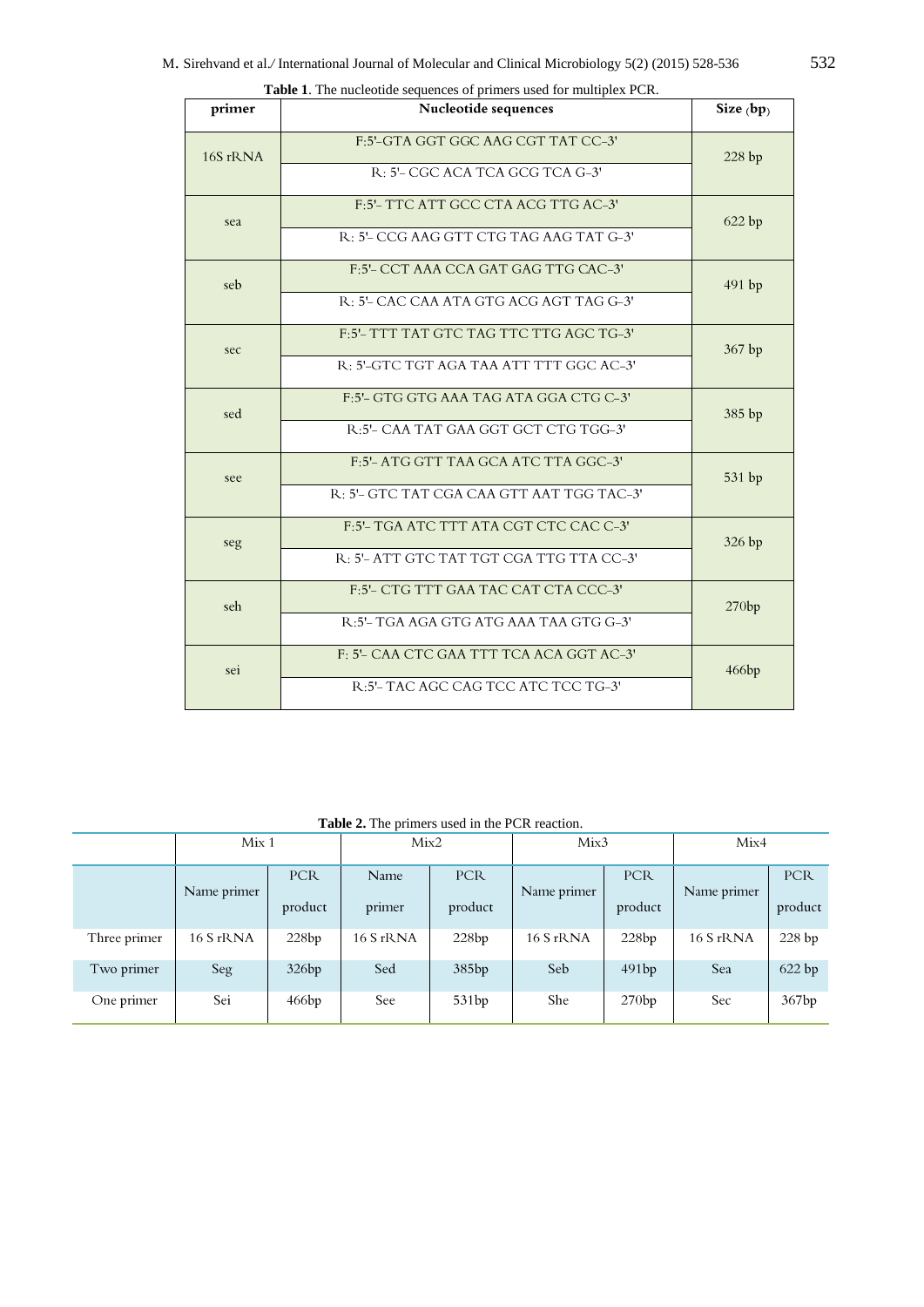

**Figure1**. Acryleamid gel electrophoresis analysis of multiplex PCR products of enterotoxin genes.

Lane 1,2,3,4,*seb* gene(491 bp), Lane 5,7 *sed* gene(385 bp), Lane 6 *seh* gene(270 bp), Lane 6,7,8 ,14-17 *sea* gene(622 bp), Lane 9-11 *sei* gene(466 bp), Lane 13,14,16,17 *sec* gene(367 bp), Lane12, 18 100 bp Ladder, All 228 bp size bands are *16S rR A* gene



**Figure2**. The frequency of enterotoxin genes in *Staphylococcus aureus* strains isolated from clinical samples.



**Figure3**. The frequency of enterotoxin genes in *Staphylococcus aureus* isolates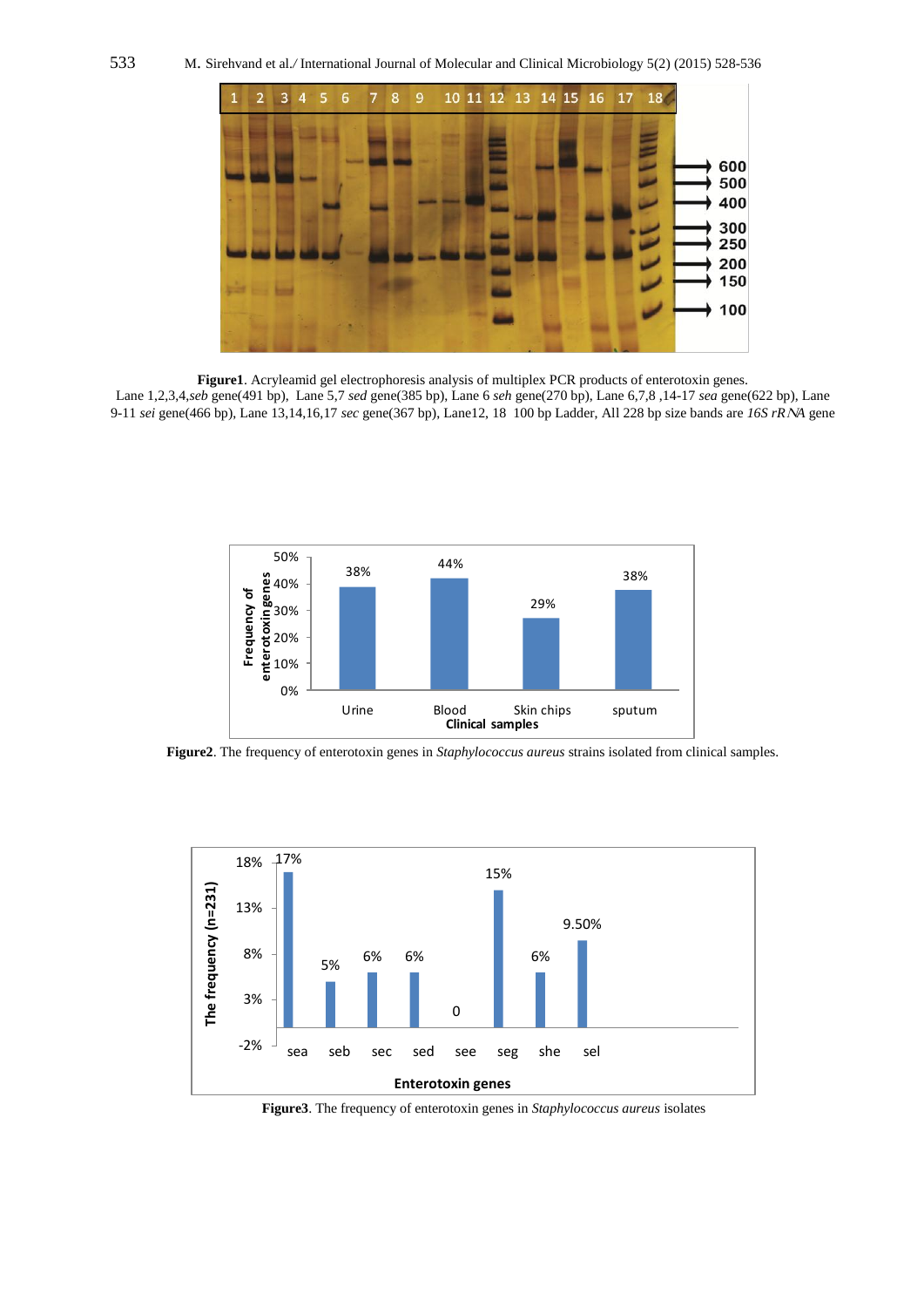

**Figure 4**. The frequency of gene*s* combinations among *Staphylococcus aureus* isolates (n=89)

| Enterotoxin gene combinations       | $\mathbf{n}(\%)$      |  |  |
|-------------------------------------|-----------------------|--|--|
| Sea                                 | 24 (27%)              |  |  |
| Seb                                 | 6(7%)                 |  |  |
| Sec                                 | $4(5.4\%)$            |  |  |
| Sed                                 | $4(5.4\%)$            |  |  |
| Seg                                 | 8(9%)                 |  |  |
| Seh                                 | 7(8%)                 |  |  |
| $sea+seb$                           | 3(3%)                 |  |  |
| $sea+sec$                           | 3(3%)                 |  |  |
| sea+sed                             | 1(1%)                 |  |  |
| $sea+seg$                           | $2(2.5\%)$            |  |  |
| sea+she                             | 1(1%)                 |  |  |
| seb+she                             | $1(1\%)$              |  |  |
| $seg+sei$                           | $7(8.5\%)$            |  |  |
| $sea + sed + seg$                   | 1(1%)                 |  |  |
| $sea+seg+sei$                       | 1(1%)                 |  |  |
| $sea+seg+she$                       | $1(1\%)$              |  |  |
| $seb+seg+she$                       | $1(1\%)$              |  |  |
| $sec+seg+sei$                       | 5(6%)                 |  |  |
| $sed+seg+sei$                       | $\overline{4}$ (4.5%) |  |  |
| $seg + seh + sei$                   | $2(2.5\%)$            |  |  |
| $sea + sed + seg + sei$             | 1(1%)                 |  |  |
| $sea + sec + sed + seg + sei$       | $1(1\%)$              |  |  |
| $sea + seb + sec + sed + seg + sei$ | 1(1%)                 |  |  |

**Table 3**. The frequency of enterotoxin genes combination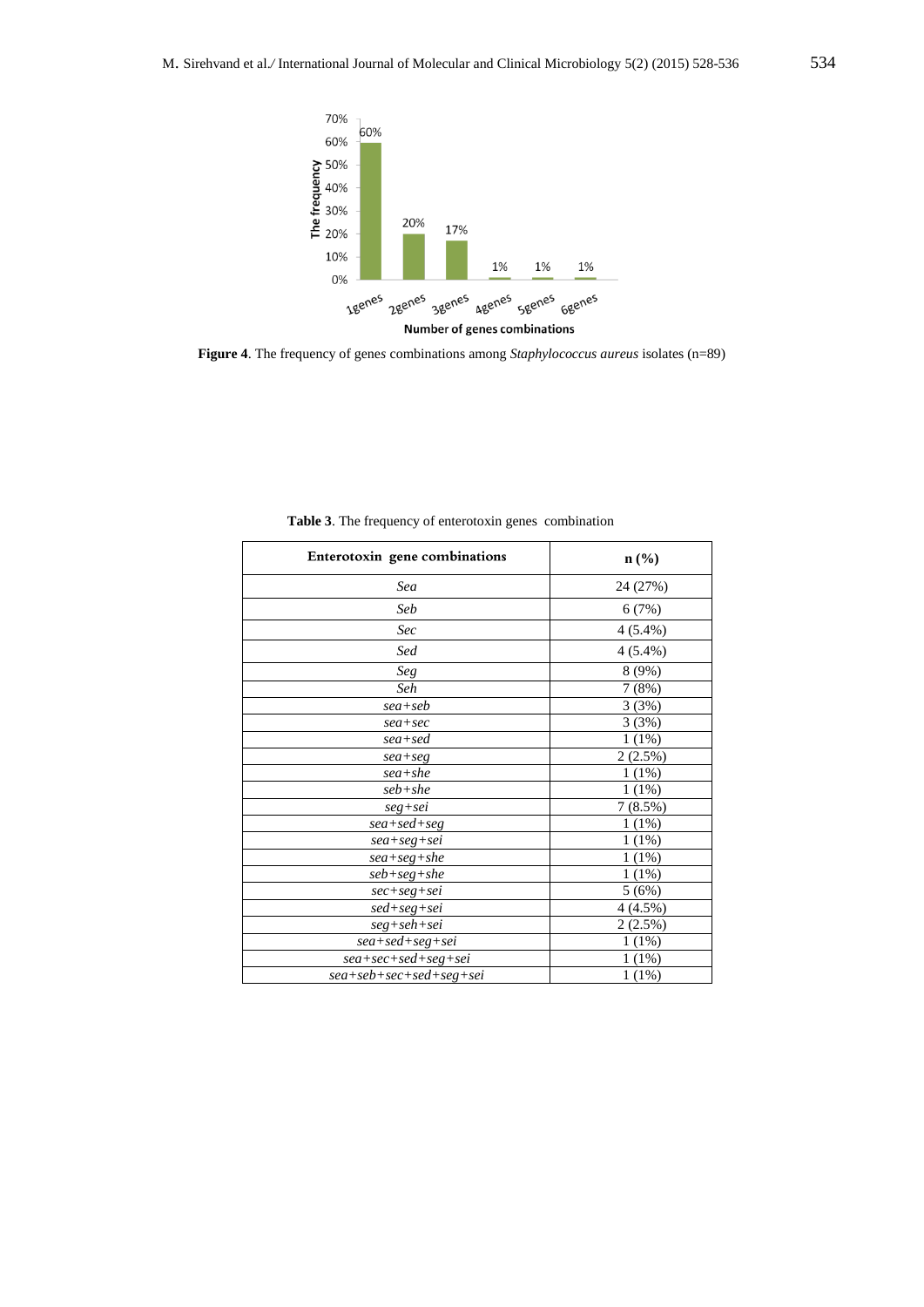# **Refereces**

- Adwan, G., Adwan, K., Jorrar, N., Salama, Y., Barakat, A. 2013. Prevalence of seg , seh and sei Genes among clinical and Nasal staphylococcus aureus isolates in palestine. British Microbiology Research Journal. 3 (2): 139-149.
- Al-Daccak, R., Mehindate, K., Damdoumi, F., Etongue-Mayer, P., Nilsson, H., Antonsson, P., Sundstrom, M., Dohlsten, M., Sekaly, R.P., Mourad, W. 1998. Staphylococcal Enterotoxin D Is a Promiscuous Superantigen Offering Multiple Modes of Interactions with the MHC Class II Receptors. J. Immunol. 160: 225–232.
- Argudín, M.A., Mendoza, M.C., Rodicio, M.R., 2010. Food Poisoning and Staphylococcus aureus Enterotoxins. Toxins. 2:1751-1773.
- Ataee, R.A., Karami, A., Izadi, M., Ataee, M.H., Aghania. 2011. Molecular Screening of Staphylococcal Enterotoxin B Gene in clinical isolates. cell Journal (yakhteh). 13 (3): 187- 192.
- Atanassova, V., Meindl, A., Ring, C. 2001. Prevalence of Staphylococcus aureus and staphylococcal enterotoxins in raw pork and uncooked smoked ham-a comparison ofclassical culturing detection and RFLP-PCR. Int J Food Microbiol. 68:105-113.
- Balaban, N., Rasooly, A. 2000. Staphylococcal enterotoxins. Int. J. Food Microbiol. 61:1–10.
- Centers for Disease Control and Prevention. 1999. Four pediatric deaths from community-acquired methicillin-resistant Staphylococcus aureus— Minnesota and North Dakota, 1997−1999. MMWR Morb Mortal Wkly Rep .48:707–10.
- Chen, T.R., Chiou, C.S., Tsen, H.Y. 2004. Use of Novel PCR Primers Specific to the Genes of Staphylococcal Enterotoxin G, H, I for the Survey of Staphylococcus aureusStrains Isolated From Food-Poisoning Cases and Food Samples in Taiwan. Int. J. Food Microbiol. 92: 189–197.
- Choi, Y.W., Kotzin, B., Herron, L., Callahan, J., Marrack, P., Kappler, J. 1989. Interaction of Staphylococcus aureusToxin "Superantigens" with Human T Cells. Proc. Natl. Acad. Sci. USA. 86: 8941–8945.
- Daum, R.S., Ito, T., Hiramatsu, K., et al. 2002. A novel methicillin-resistance cassette in community acquired methicillin-resistant Staphylococcus aureus isolates of diverse genetic backgrounds. J Infect Dis.186:1344–7. [PubMed: 12402206].
- Dinges, M., Orwin, P., Schlievert, P., 2000. Exotoxins of Staphylococcus aureus. Clin Microbiol Rev. 13:16-34.
- Dufour, P., Gillet, Y., Bes, M., et al. 2002. Community-acquired methicillin-resistant Staphylococcus aureus infections in France: emergence of a single clone that produces Panton-

Valentine leukocidin. Clin Infect Dis .35:819–24. [PubMed: 12228818].

- Harris, T.O., Grossman, D., Kappler, J.W., Marrack, P., Rich, R.R., Betley, M.J., 1993. Lack of complete correlation between emetic and T-cellstimulatory activities of staphylococcal enterotoxins. Infect. Immun. 61: 3175–3183.
- Holtfreter, S., Broker, B.M. 2005. Staphylococcal superantigens: Do they play a role in sepsis?. Arch Immunol Ther Exp. 53:13-27.
- Ikeda, T., Tamate, N., Yamaguchi, K., Makino, S. 2005. Mass Outbreak of Food Poisoning Disease Caused by Small Amounts of Staphylococcal Enterotoxins A and H. Appl. Environ. Microbiol. 71: 2793–2795.
- Imanifooladi, A.A., sattari, M., Najar Peerayeh, Sh., Hassan, Z.M., Hossainidoust, S.R., 2007. Detection the Staphylococcus aureus Producing Enterotoxin Isolated from Skin Infections in Hospitalized Patients. Pakistan Journal of Biological Sciences. 10 (3): 502- 5.
- Indrawattana, N., Sungkhachat, O., Sookrung, N., Chongsa-nguan, M., Tungtrongchitr, A., Voravuthikunchai, S.P., Kong-ngoen, T., Voravuthikunchai, S.P., Kong-ngoen, T., Kurazono, H., Chaicumpa, W., 2013. Staphylococcus aureus Clinical Isolates: Antibiotic Susceptibility, Molecular Characteristics, and Ability to Form Biofilm. BioMed Research International. 314654: 1-11.
- Jarraud, S., Cozon, G., Vandenesch, F., Bes, M., Etienne, J., Lina, G., 1999. Involvement of enterotoxins G and I in staphylococcal toxic shock syndrome and staphylococcal scarlet fever. J Clin Microbiol. 37: 2446-2449.
- Jarraud, S., Peyrat, M.A., Lim, A., Tristan, A., Bes, M., Mougel, C., Etienne, J., Vandenesech, F., Bonneville, M., Lina, G. 2001. ecg A highly Prevalent operon of Enterotoxigenic,Forms aPutative Nursery of superantigen in Staphylococcus aureus. J Immunol. 166:669-677.
- Kamarehei, F., Ghaemi, E.A., Dadgar, T., 2013. Prevalence of enterotoxin a and b genes in Staphylococcus aureus isolated from clinical samples and healthy carriers in Gorgan City, North of Iran. Indian J Pathol Microbiol. 56:265- 8.
- Klotz, M., Opper, S., Heeg, K., Zimmermann, S., 2003. Detection of Staphylococcus aureus Enterotoxins A to D byReal-Time Fluorescence PCR Assay. J Clin Microbiol. 41(10): 4683-7.
- Kotzin BL, Leung DY, Kappler J, Marrack P. (1993) Superantigens and their potential role in human disease. Adv Immunol. 54:99–166.
- Kravitz, G., Dries, D.J., Peterson, M.L., Schlievert, P.M. 2005. Purpura fulminans due to Staphylococcus aureus. Clin Infect Dis .40:941–7.
- Kuroda, M., Nagasaki, S., Ito, R., Ohta, T. 2007. Sesquiterpene farnesol as a competitive inhibitor